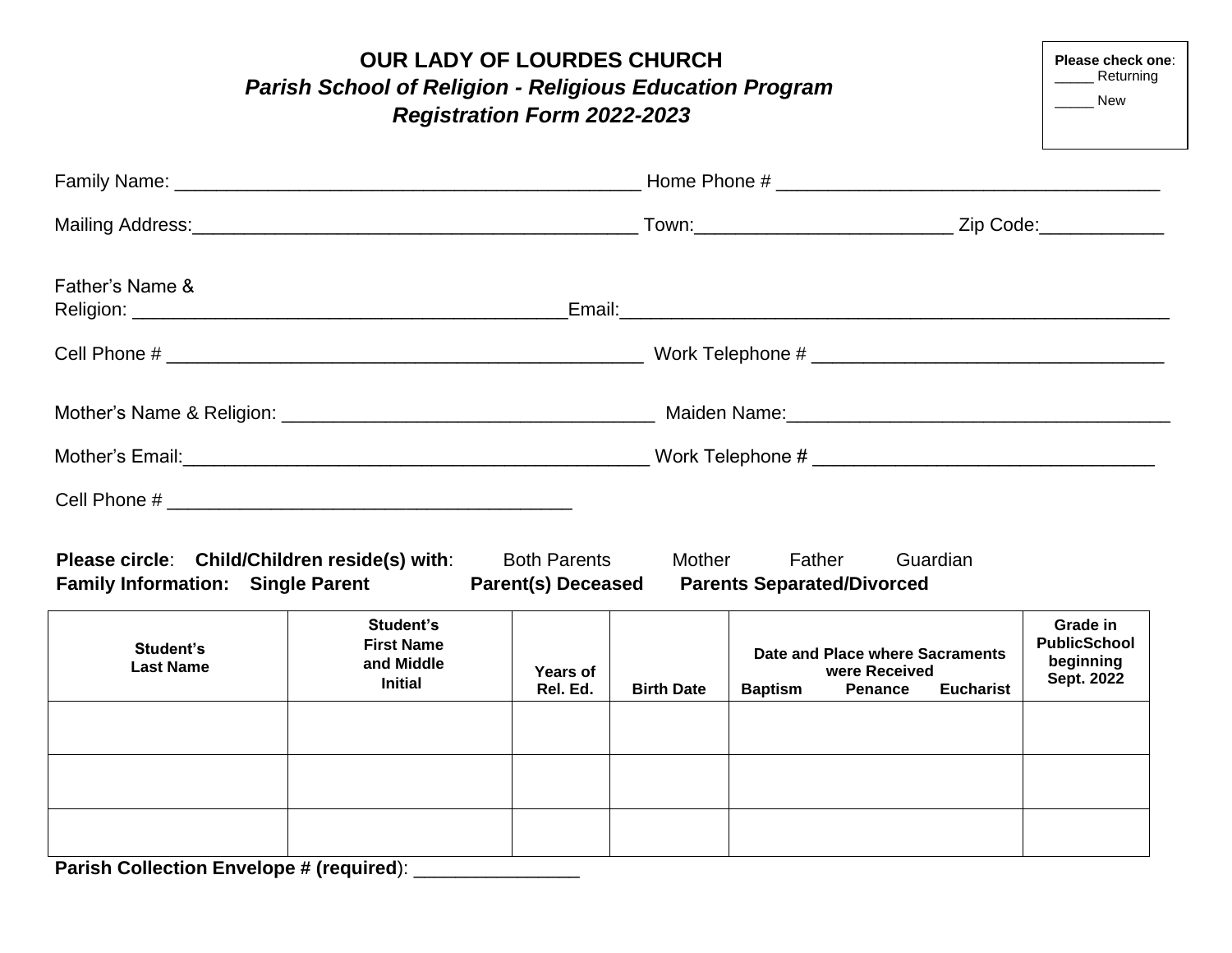#### Page 2 of 3

### Please complete the following if your child has special needs: This important information helps the Catechist work on meeting your child's specific needs.

| <b>Child's Name</b> | Grade | ADD/<br><b>ADHD</b><br><b>Autism</b> | <b>Special Services:</b><br>IEP, Resource Room,<br><b>In-Class Support</b> | <b>Medication/</b><br><b>Food Allergy</b> | <b>Medical Condition/Other</b><br>Please explain |
|---------------------|-------|--------------------------------------|----------------------------------------------------------------------------|-------------------------------------------|--------------------------------------------------|
|                     |       |                                      |                                                                            |                                           |                                                  |
|                     |       |                                      |                                                                            |                                           |                                                  |
|                     |       |                                      |                                                                            |                                           |                                                  |

Additional explanation: \_\_\_\_\_\_\_\_\_\_\_\_\_\_\_\_\_\_\_\_\_\_\_\_\_\_\_\_\_\_\_\_\_\_\_\_\_\_\_\_\_\_\_\_\_\_\_\_\_\_\_\_\_\_\_\_\_\_\_\_\_\_\_\_\_\_\_\_\_\_\_\_\_\_\_

### **Emergency Contact Information** (Best person to reach during Religious Education hours.)

| Name    | Phone | <b>Relation to Child</b> |
|---------|-------|--------------------------|
|         |       |                          |
| 2. Name | Phone | <b>Relation to Child</b> |

# **Name of Authorized People to pick-up your Child/children other than parent/s. Please state the relationship to child/children**

-Registration for the 2022/2023 Religious Ed School Year is \$20.00 per child. **The \$20 Book Fee for each child must accompany Registration** A copy of the student's Baptismal record must be attached for **new** students. A copy of the student's First Holy Eucharist record must be **attached** for all **new** students entering grade three and up.

\_\_\_\_\_\_\_\_\_\_\_\_\_\_\_\_\_\_\_\_\_\_\_\_\_\_\_\_\_\_\_\_\_\_\_\_\_\_\_\_\_\_\_\_\_\_\_\_\_\_\_\_\_\_\_\_\_\_\_\_\_\_\_\_\_\_\_\_\_\_\_\_\_\_\_\_\_\_\_\_\_\_\_\_\_\_\_\_\_\_\_\_\_\_\_\_\_\_\_\_\_\_\_\_\_\_

-If entering a grade other than first, proof of attendance at another parish's program is required.

-All Families must be **Independent Registered Parishioners** not attached to parents or other family registered parishioners.

**Registrations Close on September 1st 2022 or until we reach a maximum of 15 students in each grade level.**